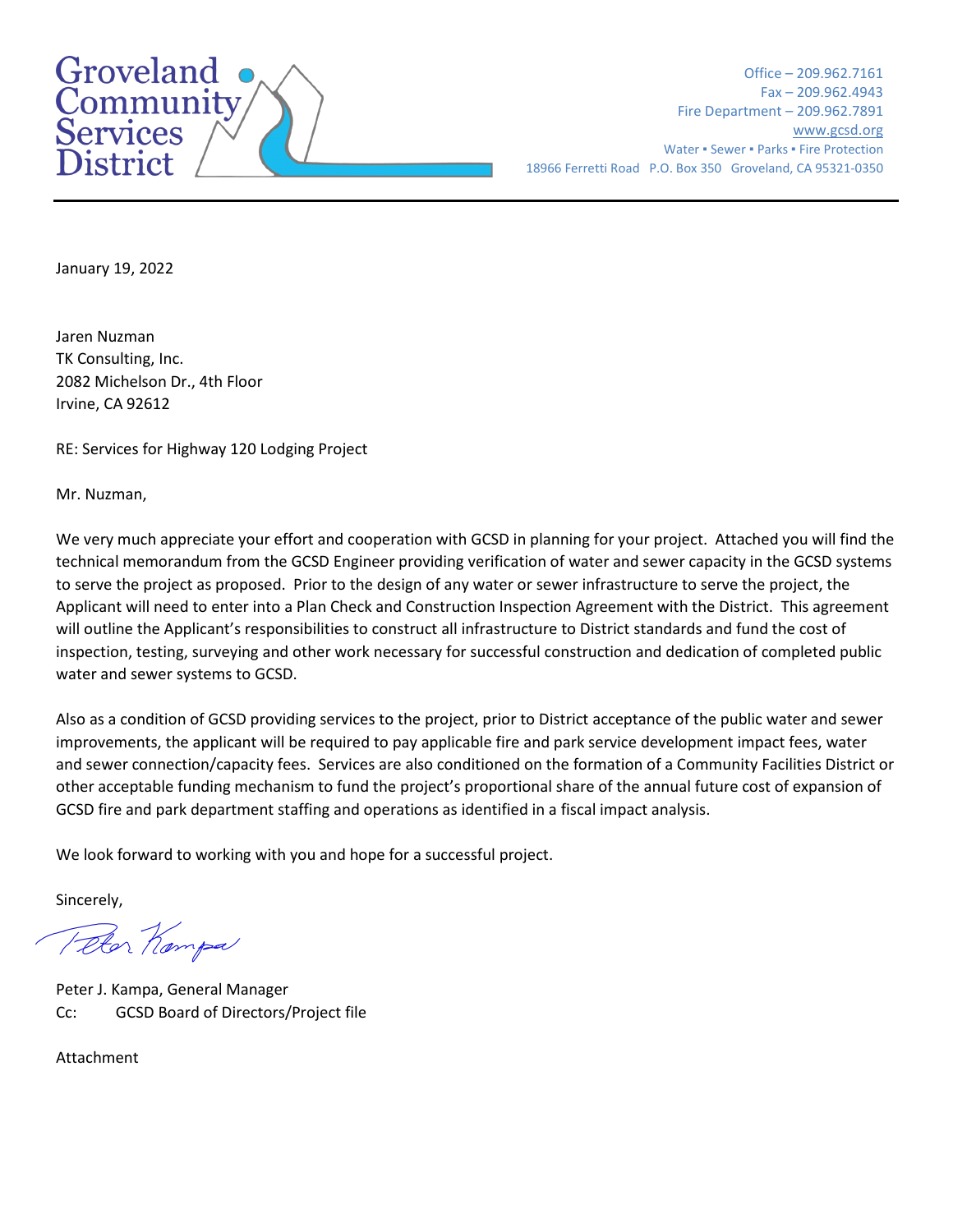#### **TECHNICAL MEMORANDUM**

| TO:<br>PETER KAMPA, GENERAL MANAGER<br>ALFONSO MANRIOUE, PE, AM CONSULTING ENGINEERS, INC.<br><b>FROM:</b><br><b>SUBJECT:</b> HWY 120 LODGING PROJECT<br>1/18/2022<br>DATE: |  |
|-----------------------------------------------------------------------------------------------------------------------------------------------------------------------------|--|
|                                                                                                                                                                             |  |
|                                                                                                                                                                             |  |
|                                                                                                                                                                             |  |
|                                                                                                                                                                             |  |

This Technical Memorandum (TM) has been prepared by AM Consulting Engineers, Inc.'s (AMCE) and contains an assessment of the Groveland Community Services District's water and sewer infrastructure with regards to the proposed Hwy 120 Lodging Project.

# BACKGROUND

Hwy 120 Lodging is a proposed commercial development (Development) on a 36-acre parcel adjacent to the east boundary of the Townsite of Big Oak Flat, California in the northwest  $\frac{1}{4}$  of Section 29, T1S, R16E, M.D. B&M. The Development includes one hundred seventy-five (175) cabins, a two (2) bedroom home designated as management residence, a library/lounge, a pool, an Autocourt, an event pavilion, offices for landscaping and maintenance staff and staff housing. Appendix A contains a summary of the estimated water demands and sewer flow production from the Development as proposed.

The proposed Development is located within the Groveland Community Services District (District) service area. The District provides water and sewer services to the town of Groveland and Big Oak Flat and it will also serve the Development once it is constructed. Water service to the site will be provided by connecting to a 6" water main along the north side of Highway 120. Sewer flows will discharge into the District's gravity collection system along Hwy 120 and into Lift Station 16.

# Water Supply

Water demands are estimated to be 52,547 gpd for the first 18 months and 36,150 gpd thereafter. The higher demand during the first 18 months is associated with the establishment of landscaping. Fire flows is estimated to be 1,500 gpm for a duration of 2 hours.

Water supply for domestic use and landscaping will come from connection to a water main along the north side of Highway 120. The existing water main along the north side of Highway 120 is 6" in diameter. The 6" main appears to have adequate a capacity to serve the Development's domestic and landscaping demand. The estimated pressure at the point of connection is estimated to be 60 psi. The water supply connection will require a reduced pressure backflow preventer and a rate of flow control valve to limit the flow to a maximum of 70-gpm. The Developer will be responsible for the construction of the water service which will cross under Hwy 120. The Development will require a storage tank and a fire suppression distribution system with fire hydrants spaced at no more than 300 ft.

The Developer must submit construction documents showing the onsite and offsite water supply improvements to GCSD for review and comment prior to the approval of a water connection.

# Sewer Collection

Sewer flows are estimated to be 24,451 gpd. Improvement plans for the sewer collection system have not been submitted to the District for review. The Developer will be responsible for constructing all the necessary sewer collection system infrastructure to convey the sewer flows to the District collection system. The developer must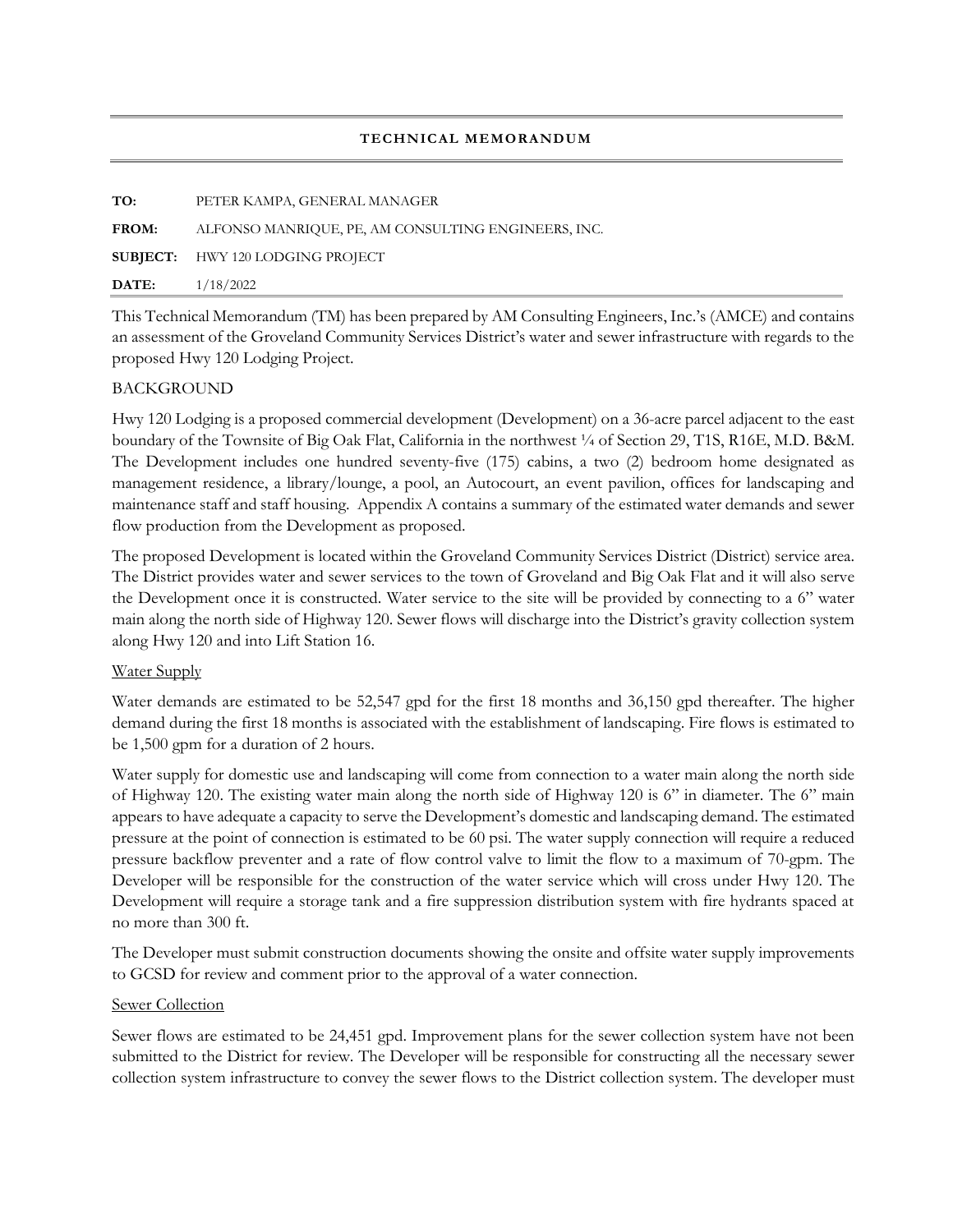submit infrastructure plans showing any gravity and pressure sewer mains as well as lift stations for review and approval by the District. The proposed Development will contribute an average of 17-gpm to the current flow. It appears that the sewer collection system has adequate capacity to handle the additional flow from the Development.

Waste Discharge Requirements Order 87-121 limits the discharge capacity of the wastewater treatment to 400,000 gpd. The wastewater treatment plan has adequate capacity to serve the development under normal operating conditions. The wastewater treatment plant is over 50 years old and the District is planning an upgrade. The District is preparing a Master Plan that will contain the cost of the wastewater treatment facility upgrade. The Master Plan will contain the development's impact fees for the sewer connection.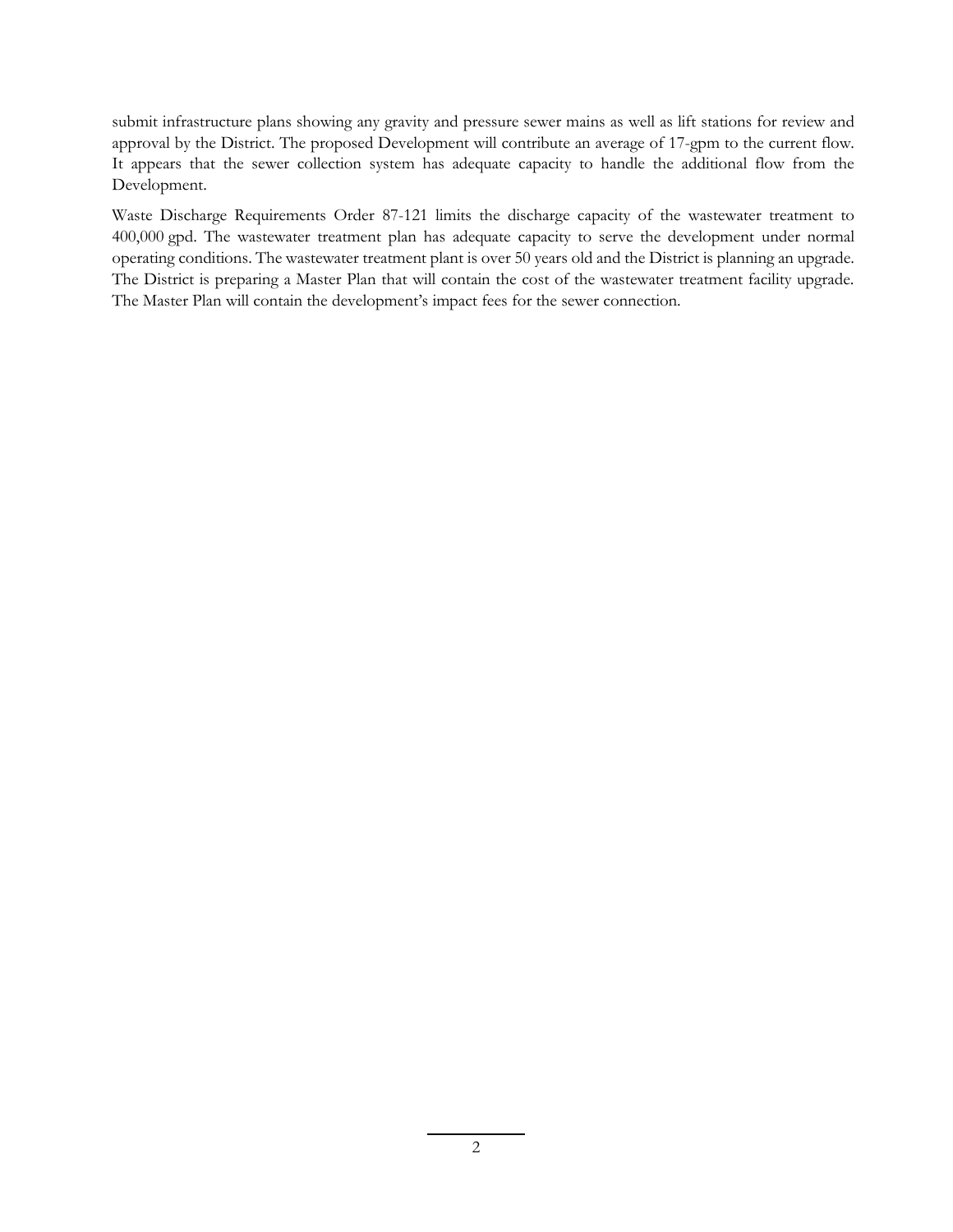**Appendix A Estimated Water and Sewer Flows**